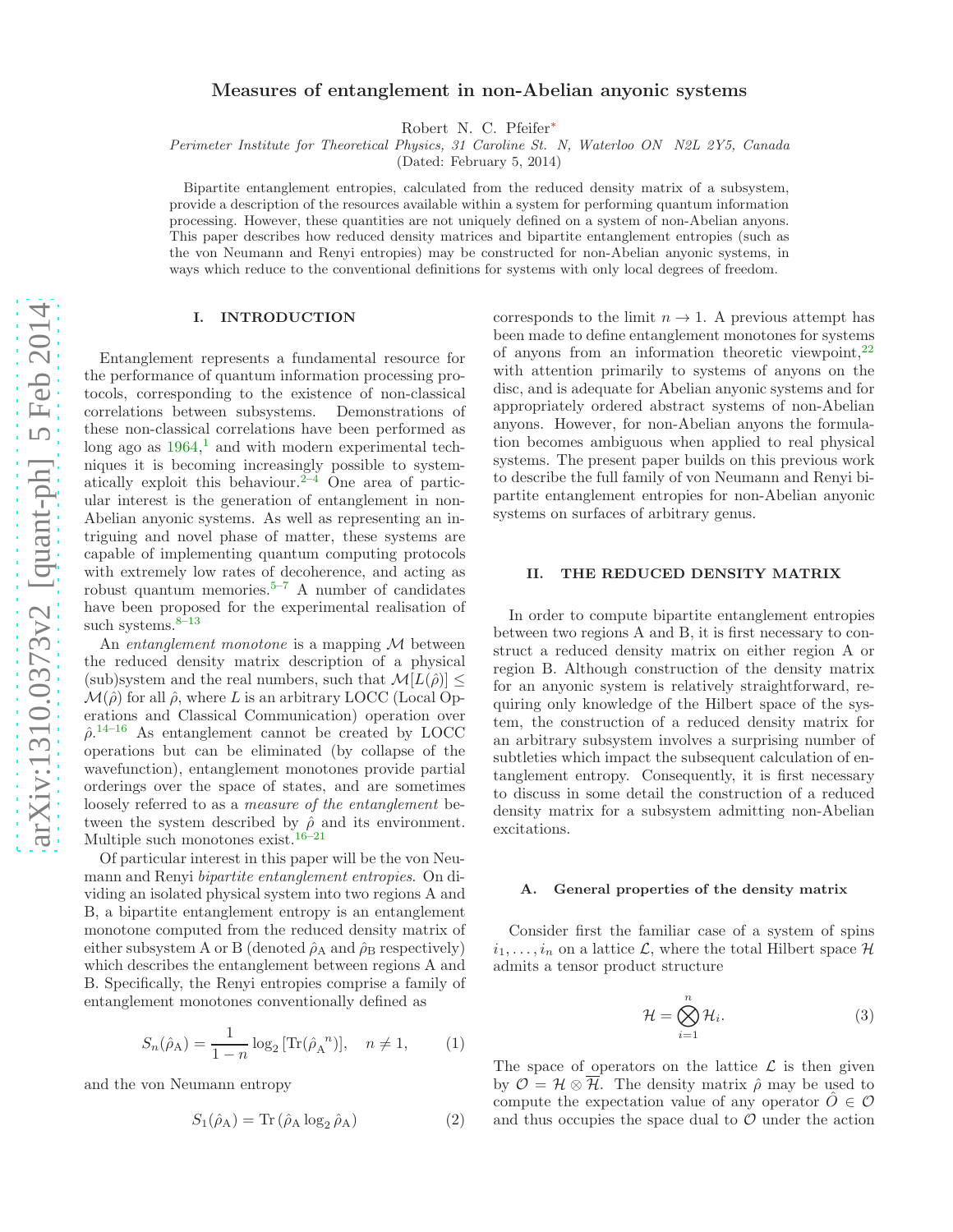<span id="page-1-2"></span>of trace, such that

$$
F_{\hat{\rho}} : \mathcal{O} \longrightarrow \mathbb{C}
$$
  
\n
$$
F_{\hat{\rho}}(\bullet) = \text{Tr}(\hat{\rho} \bullet). \tag{4}
$$

As  $\mathcal O$  is self-dual under the action of trace, it follows that  $\hat{\rho} \in \mathcal{O}.$ 

For such a system, a subsystem  $A$  may be defined as a subset of the spins making up  $\mathcal{L}$ . If lattice  $\mathcal{L}$  is then placed on a manifold  $M$  then there exists a submanifold  $A \subseteq M$ , possibly disjoint, such that A contains only the spins in  $A$ . The Hilbert space of the portion of the spin system local to submanifold A is then precisely the Hilbert space of the subset of spins  $A$ ,

$$
\mathcal{H}_A = \mathcal{H}_A = \bigotimes_{i \in \mathcal{A}} \mathcal{H}_i,\tag{5}
$$

and it is unnecessary to distinguish between the subset of spins  $A$  and the enclosing submanifold  $A$ , both of which may consequently be referred to as "region A". The space of operators on region A is then  $\mathcal{O}_A = \mathcal{H}_A \otimes \overline{\mathcal{H}_A}$ . The reduced density matrix  $\rho_A$  occupies the space dual to  $\mathcal{O}_A$ under the action of the trace operation,

$$
F_{\hat{\rho}_A} : \mathcal{O}_A \longrightarrow \mathbb{C}
$$
  

$$
F_{\hat{\rho}_A}(\bullet) = \text{Tr}(\hat{\rho}_A \bullet)
$$
 (6)

and thus also  $\hat{\rho}_A \in \mathcal{O}_A$ .

For a system of non-Abelian anyons,  $\mathcal{O}_A$  will once again be defined as the space of operators local to region A. Knowledge of the reduced density matrix  $\hat{\rho}_A$  on region A must permit evaluation of the expectation value of any operator in  $\mathcal{O}_A$ , so once again  $\hat{\rho}_A$  must inhabit the space dual to  $\mathcal{O}_A$ . However, the Hilbert space of a system of non-Abelian anyons does not in general admit the tensor product structure of Eq. [\(3\)](#page-0-0) and thus the definition of  $\mathcal{O}_A$  must proceed with greater care.

#### <span id="page-1-3"></span>B. The anyonic density matrix

In preparation for the construction of a reduced density matrix for a subsystem containing non-Abelian anyons, consider first the definition of the density matrix on the entirety of the system.

Let a system of anyons inhabit a two-dimensional manifold M. Following the prescription given in Ref. [23](#page-8-2), a fusion tree diagram may be constructed by treating the anyons as punctures and performing a pairs-of-pants decomposition of  $M$ , then constructing the tree to fit inside the pants. It is well-known that valid labellings of this fusion tree then represent the basis vectors of a Hilbert space describing a system of anyons on M (see e.g. Refs. [23](#page-8-2) and [24](#page-8-3)); it is less widely appreciated that different pairs-of-pants decompositions may yield fusion trees which appear equivalent but which differ by braiding operations, as illustrated (for example) in Fig. [1.](#page-1-0) To



<span id="page-1-0"></span>FIG. 1. When constructing a fusion tree basis on a system of non-Abelian anyons, in order to unambiguously describe the state of a physical system it is necessary to specify the relevant pairs-of-pants decomposition. For example, when the fusion tree in diagram (i) is taken in conjunction with the pairsof-pants decomposition indicated by shading in diagram (ii), this suffices to specify a state  $|\psi_1\rangle$  on manifold  $M_1$  (which is a disc with trivial total charge). If the same sum over weighted fusion trees (i) is instead associated with the decomposition of  $M_1$  given in diagram (iii), then this specifies a different a different state  $|\psi_2\rangle$ , where  $|\psi_2\rangle = \hat{B}_{234}|\psi_1\rangle$  for  $\hat{B}_{234}$  given in diagram (iv). In diagrams (ii) and (iii), the dashed line represents the projection of the fusion tree onto the manifold when viewed from above, following its initial construction from the pairs-of-pants decomposition but prior to its flattening onto the page in the form of diagram (i). Vertex indices have been suppressed throughout this paper for simplicity, but may easily be reintroduced if required.



<span id="page-1-1"></span>FIG. 2. Graphical representation of an arbitrary operator  $\tilde{O} \in \mathcal{O}_M$  for the system of anyons described in Fig. [1\(](#page-1-0)i)-(ii). Projection onto  $M_1$  is taken to be as per Fig. [1\(](#page-1-0)ii).

uniquely specify the state of a physical system it is therefore necessary not only to give a weighted sum over labellings of the fusion tree, but also the relevant pairs-ofpants decomposition. For a surface of genus 0 this may be achieved by specifying the projection of the fusion tree onto the manifold as in Fig.  $1(i)$  $1(i)$ -(iii), as the pairsof-pants decomposition may then be reconstructed from the combination of this projection and the fusion tree.

Having obtained a basis of states  $\{|\psi_M^i \rangle\}$  which spans the Hilbert space  $H$  for a system of anyons on an arbitrary manifold  $M$ , operators acting on  $M$  once again inhabit the space  $\mathcal{O} = \mathcal{H} \otimes \overline{\mathcal{H}}$ , which for anyonic systems will also be denoted  $\mathcal{O}_M$ . For the example system of Fig. [1\(](#page-1-0)i)-(ii) this construction is illustrated in Fig. [2.](#page-1-1) The matrix trace of Eq. [\(4\)](#page-1-2) is replaced by the (graphical)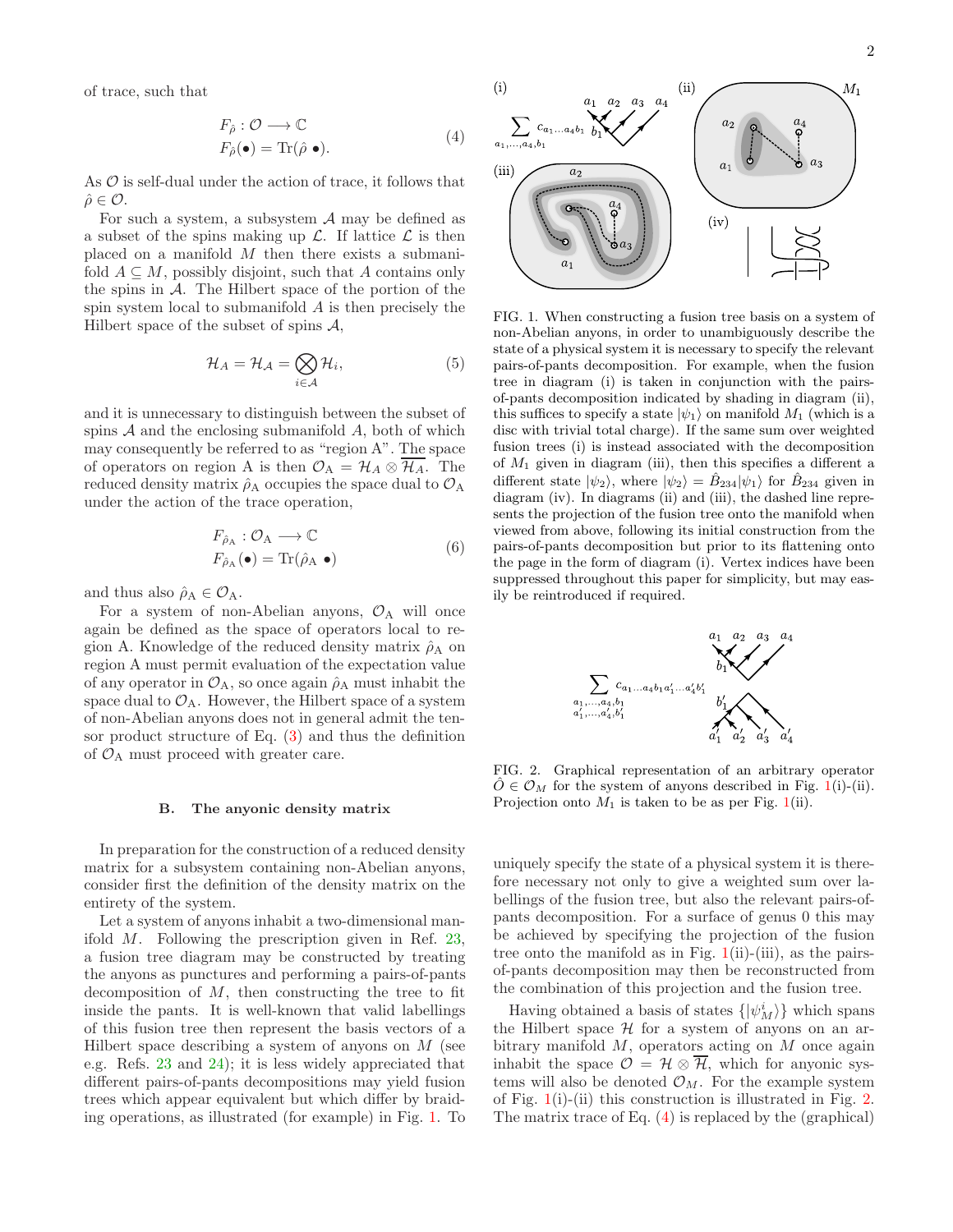quantum trace



which is equivalent to the matrix trace on Abelian systems, and the density matrix  $\hat{\rho}$  is once again seen to inhabit  $\mathcal{O}_M$ .

# C. Non-trivial boundary charges

The method of constructing a basis for an anyonic system described in Sec. [II B](#page-1-3) makes use of a powerful duality between Unitary Braided Tensor Categories (UBTCs) and Schwarz-type Topological Quantum Field Theories (TQFTs). If an anyon model is considered as a collection of quasiparticle excitations in a quantum spin liquid, with the nature of the liquid selecting the UBTC which describes the anyon model and the behaviours of these excitations being described by the UBTC using the usual diagrammatic formalism, then the corresponding TQFT description is obtained by identifying the quantum spin liquid with the manifold of the TQFT and replacing the quasiparticle excitations with punctures.

Consequently, whereas the UBTC picture incorporates both anyonic excitations and possible boundary charges of the quantum spin liquid, in the TQFT picture all anyonic charges are associated with a boundary of the manifold. Construction of a fusion tree basis treats all boundaries equivalently, and thus the leaves of the tree may be associated not only with anyons but also with the boundaries of the quantum spin liquid. For example, if the disc of Fig.  $1(i)$  $1(i)$  were permitted to carry a boundary charge then an appropriate basis would be given by the fusion tree in Fig.  $3(i)$  $3(i)$ , as opposed to the one employed in Fig. [1\(](#page-1-0)i) where the boundary charge was fixed to be trivial.

As a consequence of this identification between anyons and punctures, it is always possible to identify an anyon model on an *n*-punctured manifold having  $m$  disjoint sections of boundary with an anyon model on an equivalent  $n+m$ -punctured manifold which does not have a boundary. A simple example is the mapping between the  $n$ punctured disc and the  $n+1$ -punctured sphere described in Ref. [23.](#page-8-2)

For any manifold (or, indeed, submanifold) with boundary charges, the Hilbert space of states on that manifold is spanned by the valid labellings of a fusion tree which includes the boundary charges. For example, if disc  $D_1$  is a manifold containing three anyons  $a_1, a_2,$ and  $a_3$ , then the space of all possible operators acting on  $D_1$  (including those which may change the boundary charge), denoted  $\mathcal{O}_{D_1}$ , may be represented by all diagrams of the form of Fig.  $3(ii)$  $3(ii)$ . The space of all operators



<span id="page-2-0"></span>FIG. 3. (i) Fusion tree basis for states of four anyons on manifold  $M_1$  with a possible boundary charge  $a_{\rm b}$ . If  $a_{\rm b}$  is trivial, the corresponding leaf may be deleted from the fusion tree to recover the basis of Fig.  $1(i)$  $1(i)$ . Note that the projection of the fusion tree now extends to the boundary of  $M_1$ . (ii) General form of an operator acting on a 3-anyon disc  $D_1$  with boundary charge. Label  $a_{D_1}$  represents the charge on the boundary of  $D_1$ . (iii) General form of an operator on  $D_1$  which leaves the boundary charge invariant. The total boundary charge is denoted  $a_t$ , and in this example corresponds to  $\overline{a_{D_1}}$  for the value of  $a_{D_1}$  given in diagram (ii), because the boundary is non-disjoint. Note that the projection of this fusion tree no longer extends to the boundary as the total boundary charge is not associated with a leaf of the fusion tree.

acting on a general discoid manifold D will be denoted  $\mathcal{O}_D$ .

It is also useful to describe the space of all operators which do not modify the boundary charge, which will be denoted  $\mathcal{O}'_D$ . A diagrammatic basis for  $\mathcal{O}'_D$  may be obtained by starting with a diagrammatic basis for  $\mathcal{O}_D$  and performing the quantum trace over all charges associated with boundaries of the quantum spin liquid. Regardless of the number of disjoint sections making up the boundary, the result following simplification is a diagram such as that given in Fig.  $3(iii)$  $3(iii)$  where a single charge label  $a_t$ connects the upper and lower halves of the diagram and represents the total charge on the boundary.

#### <span id="page-2-2"></span>D. The anyonic reduced density matrix

### <span id="page-2-1"></span>*1. Genus 0*

Consider next the definition of an operator on a disc D explicitly satisfying  $D \subset M$ , where M (ignoring any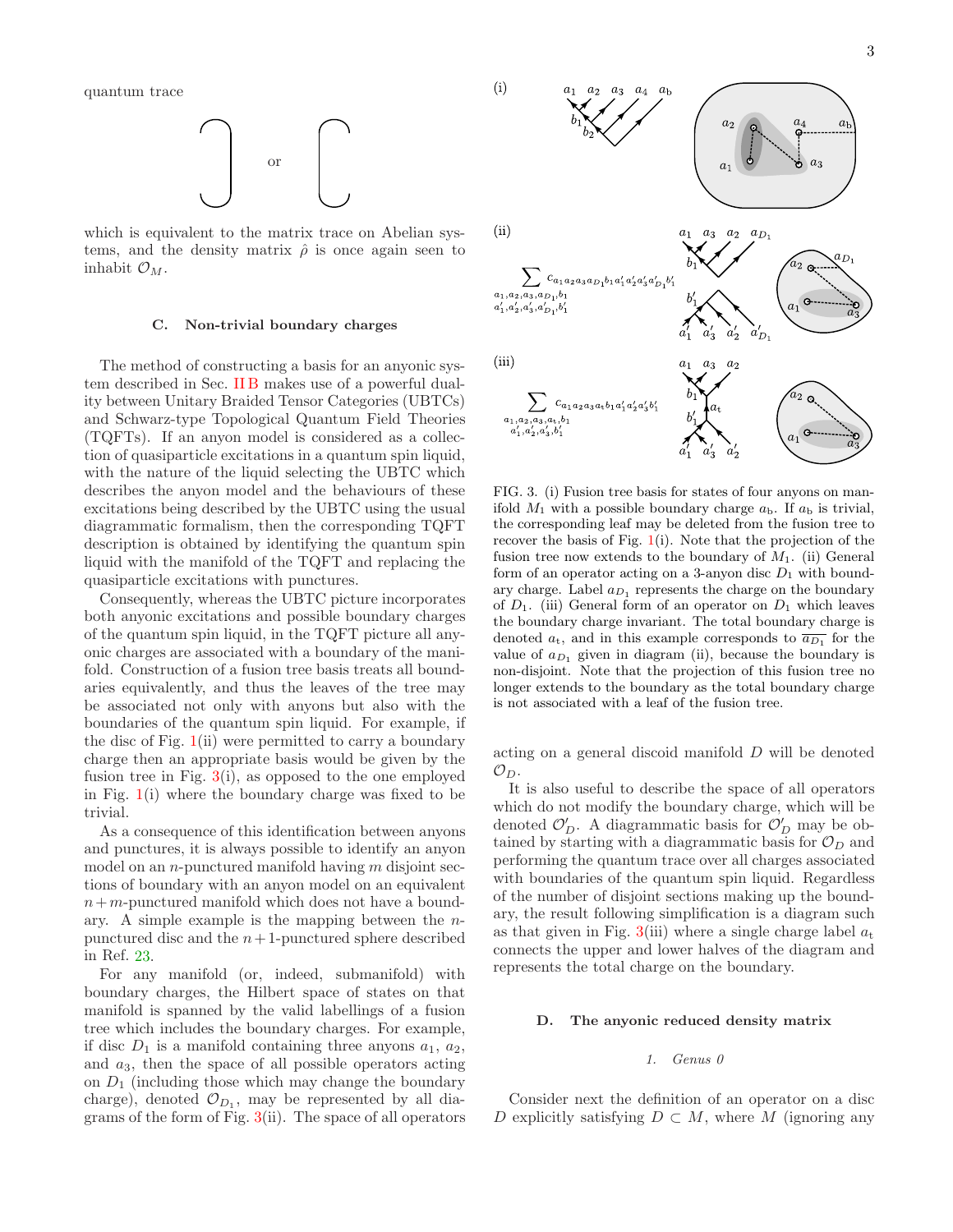

<span id="page-3-0"></span>FIG. 4. (i) Embedding of  $D_1$  in  $M_1$ . (ii) The fusion tree bases of Fig. [3\(](#page-2-0)iii) and Fig. [2](#page-1-1) show the anyons arranged in a straight line. The linearisation of the fusion trees may be achieved on  $D_1$  and  $M_1$  from the projections given in Fig. [3\(](#page-2-0)iii) and Fig. [1\(](#page-1-0)ii) respectively by rearranging the relevant anyons as shown.  $\vec{A}_1$  and  $\vec{A}_2$  label the vectors describing the translations applied to anyon  $a_2$  in each case. The net difference in the trajectory of  $a_2$  may then be described by vector  $\vec{A}_1 - \vec{A}_2$ , which braids  $a_2$ behind a<sub>3</sub>. (iii) Consequently, an operator  $\hat{O}_{D_1}$  having the form of Fig. [3\(](#page-2-0)iii) in  $\mathcal{O}'_{D_1}$  has a representation in  $\mathcal{O}_{M_1}$  as shown [with projection as per Fig. [1\(](#page-1-0)ii)]. The coefficients in this expression are the same as in Fig. [3\(](#page-2-0)iii), and the mapping between  $\mathcal{O}'_{D_1}$  and  $\mathcal{O}_{M_1}$  is described by the operator  $\hat{B}$ . (iv) Given a density matrix of the form given in Fig. [2,](#page-1-1) these diagrams may be concatenated and traced as shown to compute the expectation value of  $\hat{O}_{D_1}$ . (v) Construction of a reduced density operator  $\rho_{D_1} \in \mathcal{O}'_{D_1}$  satisfying  $\text{qTr}(\hat{\rho}_{D_1} \hat{O}_{D_1}) = \text{qTr}(\hat{\rho} \hat{O}_{D_1}) \ \forall \ \hat{O}_{D_1} \in \mathcal{O}'_{D_1}$ , where  $\text{qTr}$  denotes the quantum trace. In diagrams (iv) and (v), sums, coefficients, and labels have been suppressed for simplicity.

anyon-associated punctures) is a connected manifold of genus 0. The space of operators on D is  $\mathcal{O}_D$ , and includes operators which modify the boundary charge of D. However, on M this boundary is not physical. Consequently, any operator modifying the boundary charge of  $D$  must in fact be a truncated description of an operator in  $\mathcal{O}_M$ which transfers charge between  $D$  and  $M-D$ . The action of such an operator on  $M - D$  is therefore non-trivial.

Referring back to Sec. [II A,](#page-0-1) it is desireable now to define "operators local to  $D$ " for a system of non-Abelian anyons. Adopting a physical motivation for this definition, an operator is defined as "local to  $D$ " if that operator is trivial everywhere except on D. Under this definition, the space of operators local to D corresponds to  $\mathcal{O}'_D$ .

Given specific diagrammatic bases for  $\mathcal{O}_M$  and  $\mathcal{O}'_D$ , comparison of the projection of an operator  $\hat{O}_D \in \mathcal{O}'_D$ on  $D \subset M$  with the projection of an operator  $\hat{O}_M \in \mathcal{O}_M$ on M yields an explicit embedding of  $\mathcal{O}'_D$  into  $\mathcal{O}_M$ . This is illustrated for the example of  $D_1 \subset M_1$  in Fig. [4\(](#page-3-0)i)-(iii). The embedding of  $\mathcal{O}'_D$  in  $\mathcal{O}_M$  is defined in terms of a braiding operator  $\hat{B} \in \mathcal{O}_M$ , and knowledge of this operator permits the calculation of expectation values for operators  $\hat{O}_D \in \mathcal{O}'_D$  using  $\hat{\rho}$  [Fig. [4\(](#page-3-0)iv)].

Applying diagrammatic isotopy to this calculation, it is seen that applying the adjoint action  $\hat{B}^{\dagger}(\bullet)\hat{B}$  to  $\hat{\rho}$  then tracing out

1. all anyons not in D, and

2. the boundary charges of D

yields a reduced density matrix  $\rho_D \in \mathcal{O}'_D$ . A basis for  $\mathcal{O}_M$  will be termed *compatible* with a given basis for  $\mathcal{O}'_D$ if  $\hat{B}$  is trivial. The construction of  $\rho_{D_1}$  for  $D_1 \subset M_1$  is shown in Fig.  $4(v)$  $4(v)$ .

# *2. Surfaces of higher genus*

Generalisation of this approach to manifolds M and submanifolds A of arbitrary genus permits the construction of a reduced density matrix  $\rho_A$  for any manifold M and submanifold  $A \subset M$ . This construction may be achieved as follows:

1. Introduce a fusion tree basis  $F_A$  for operators on  $A$ which has leaves for all anyons and all sections of boundary. Let  $\mathcal C$  be the set of charges associated with boundaries on A which are not also boundaries on M (i.e. boundaries which would be created on cutting around  $A$ ). Basis  $F_A$  must be chosen so that tracing over all charges in  $\mathcal C$  may be performed without braiding. The space of operators expressed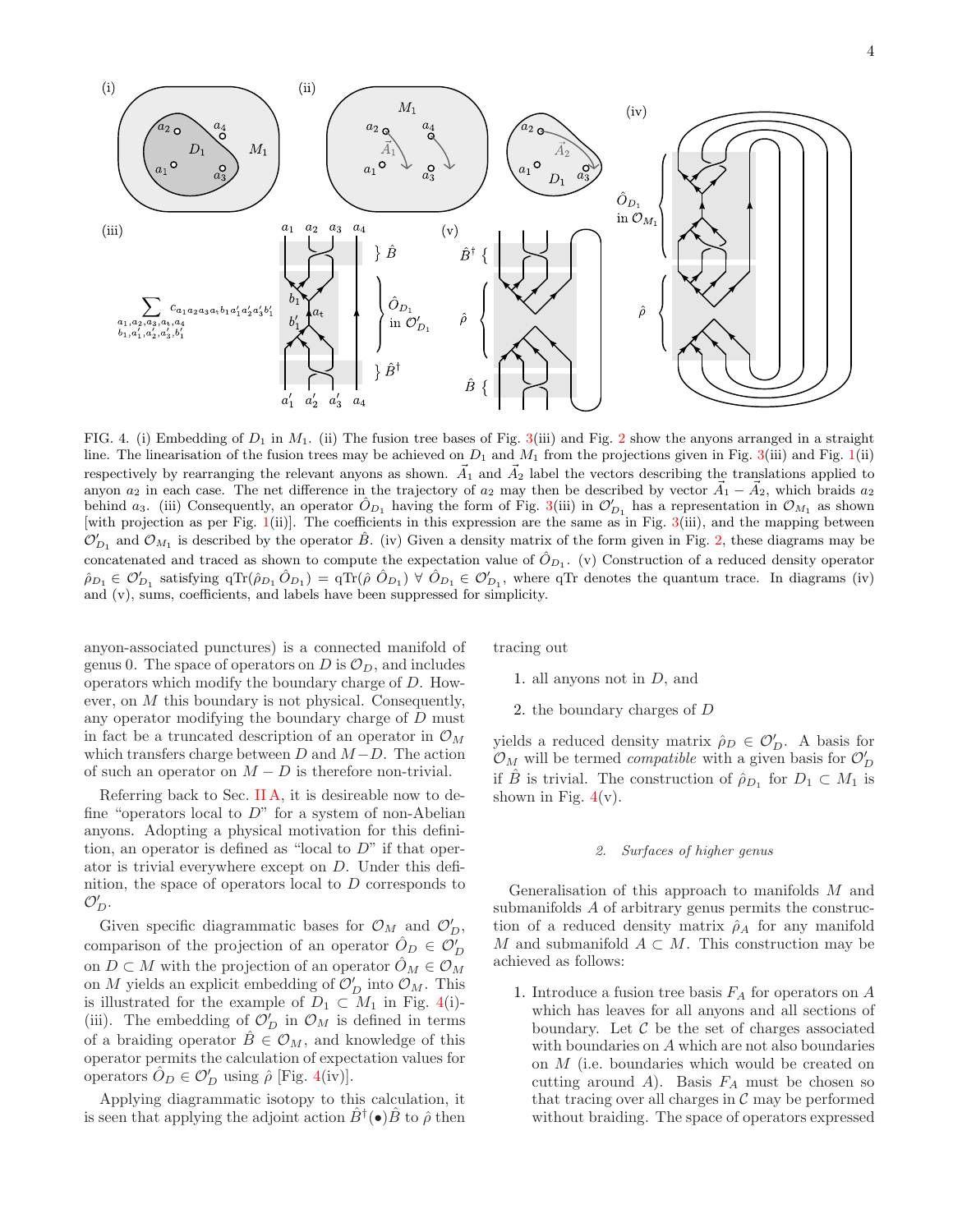

<span id="page-4-0"></span>FIG. 5. Construction of a reduced density matrix for a more complicated system of anyons, using the diagrammatic formalism for surfaces of higher genus given in Ref.  $23.$  $23.$  (i) Manifold M with three handles and four anyons, divided into submanifolds A and B. (ii) Choice of fusion tree basis  $FA$  for operators on region A, with projection onto A. (iii) Choice of fusion tree basis  $F'_A$  for operators on region A, with projection onto A. (iv) Compatible choice of basis  $F_{M'}$  on  $M'$ , with projection onto M'. On surfaces of nonzero genus, an appropriately chosen projection of the fusion tree may still unambiguously specify the pairs-of-pants decomposition of the manifold when taken in conjunction with the corresponding fusion tree. (v) Corresponding fusion tree basis  $F_M$  on M, with projection. (vi) Diagram for calculation of  $\hat{\rho}_A$  from a density operator  $\hat{\rho}$  expressed in the basis of diagram (iv). Sums, labels, and coefficients have been suppressed for clarity. On simplification this reduces to an operator having the form given in diagram (iii), written in basis  $F'_A$  and acting on anyons  $a_2$  and  $a_3$  but not on the boundary charges of A. In the fusion tree portions of diagrams (iv)-(vi) the symbols  $*, \diamond$ , and  $\triangleleft$  represent identifications in the plane, whereas in the manifold portions of the diagram they indicate the handles which correspond to these identifications, relating the fusion tree to the manifold and fixing the orientation of topological charges such as  $a_{10}$ . In diagram (vi) it is unimportant whether traces are performed behind or in front of the identification labelled ∗ so long as this choice is made consistently. Diagrammatic isotopy may be used to move these traces to the right if preferred.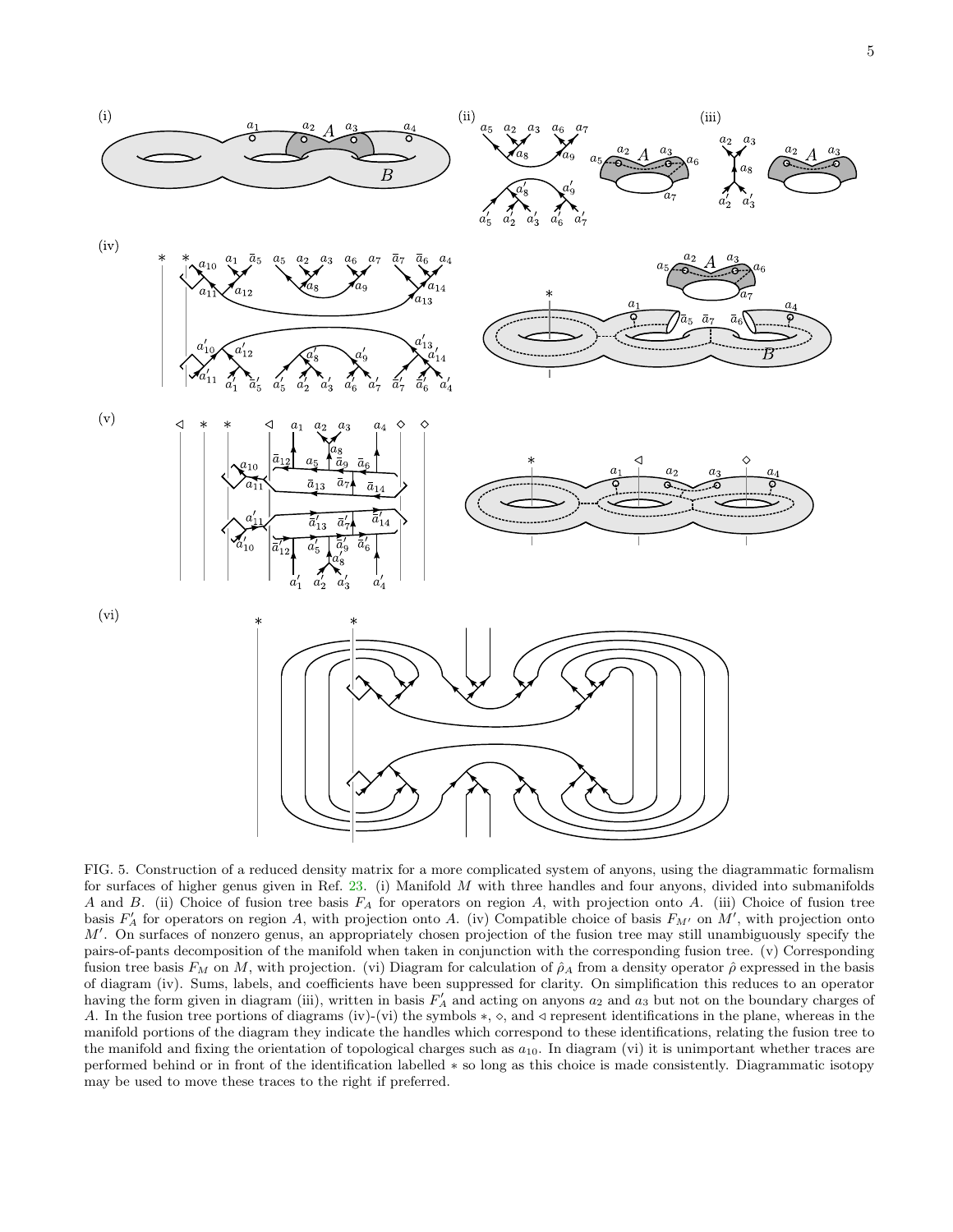- 2. In basis  $F_A$ , trace out all boundary charges which are not also associated with a boundary on M (i.e. all charges in set  $C$ ). The resulting space of operators will be termed  $\mathcal{O}'_A$  and is analogous to  $\mathcal{O}'_D$  in Sec. IID 1. Let the fusion tree basis of  $\mathcal{O}'_A$ be denoted  $F'_A$ .
- 3. Let M′ be the disjoint manifold obtained on cutting M around the boundary of A. Construct a fusion tree basis  $F_{M'}$  for operators on  $M'$  which is compatible with basis  $F_A$ .
- 4. Construct a fusion tree basis  $F_M$  for operators on M which yields basis  $F_{M'}$  on  $M'$  when cut around the boundary of A.
- 5. Specify  $\hat{\rho}$  in basis  $F_M$ .
- 6. Cut around the boundary of A to compute  $\hat{\rho}$  on  $M'$ in basis  $F_{M'}$ .
- 7. Trace out all anyons not in A, all punctures or boundaries created by cutting around the boundary of A[,](#page-8-4) <sup>25</sup> and all degrees of freedom associated with handles in  $M$  but not in  $A$  (and thus with non-trivial loops in  $F_M$  but not in  $F'_A$ , to yield  $\hat{\rho}_A$ in basis  $F'_A$ .

An example of constructing a reduced density matrix for a more complicated manifold using this procedure is illustrated in Fig. [5.](#page-4-0)

Note 1: When the genus of submanifold  $A$  is greater than zero, the embedding of  $\mathcal{O}'_A$  into  $\mathcal{O}_{M'}$  in arbitrarilyselected bases  $F'_A$  and  $F_{M'}$  may involve not only braiding but also transformations acting on topological degrees of freedom. Including these transformations in  $\ddot{B}$ , the definition of compatible bases in Step 3 remains unchanged as  $\hat{B}=\mathbb{I}$ .

Note 2: In the construction given above, the quantum trace is always performed without braiding and without requiring any transformations on the topological degrees of freedom. For this to be possible, the density matrix  $\hat{\rho}$ is first written in a basis  $F_M$  which, when cut to yield  $\hat{\rho}$ in basis  $F'_{M}$ , is compatible by construction with a basis  $F'_A$  on  $\mathcal{O}'_A$ . More generally one may construct a reduced density matrix  $\rho_A$  from a density matrix  $\rho$  in any basis, including ones not compatible with  $F'_A$ , provided the procedure of taking a quantum trace is augmented by a description  $\hat{B}$  of the transformations corresponding to the embedding of  $\mathcal{O}'_A$  into  $\mathcal{O}_{M'}$ . However, such transformations may always be interpreted as first performing a change of basis on  $\hat{\rho}$  into one which is compatible with  $F'_{A}$ , followed by performing the quantum trace *without* transforming or braiding. Consequently there is no disadvantage to requiring that the quantum trace always be performed without braiding or transforming the topological degrees of freedom, having first expressed the density matrix  $\hat{\rho}$  in a basis which, after cutting, will be compatible with  $F'_A$ .

### E. Notes on disjoint manifolds

It is noted that the computation of  $\hat{\rho}_A$  presented in Sec. IID remains valid even when one or both out of manifold  $M$  and submanifold  $A$  are disjoint. Like the manifold itself, the fusion tree basis for a disjoint manifold is made up of two or more separate pieces, with one piece corresponding to each disjoint section.

If a submanifold A is disjoint, then a fusion tree basis on  $M$  is said to be compatible with a basis on  $A$  if that basis on M is compatible with the basis for each section of A taken independently.

#### III. ENTANGLEMENT ENTROPIES

Given the fusion tree representation of a reduced density matrix, the corresponding matrix representation may be constructed by writing the coefficients in matrix form and absorbing the normalisation factors associated with the fusion tree[.](#page-8-5)  $26-28$  Once this is done, it is possible to calculate entanglement entropies from the matrix representation of  $\hat{\rho}_A$  in the usual manner [\(1](#page-0-2)[–2\)](#page-0-3). However, when working with non-Abelian anyons, once again there are additional considerations which must be taken into account.

# A. Pairs-of-pants decomposition

It is well-known that braiding operations are capable of generating entanglement between the non-local degrees of freedom of a system of non-Abelian anyons; indeed, this property is exploited when using anyons to implement topological quantum computation[.](#page-7-6)<sup>7</sup> Furthermore, bases having different projections onto the manifold of the anyonic system, and which therefore linearise the anyons according to different trajectories, may be related to one another by braiding (see e.g. Figs. [1](#page-1-0) and [4\)](#page-3-0).

Given a bipartition which divides a manifold M into submanifolds A and B and a reduced density matrix on one of these submanifolds,  $\hat{\rho}_X|_{X\in\{A,B\}}$ , any unitary operation  $\hat{U}_X$  satisfying

$$
\hat{U}_X \in \mathcal{O}_X' \tag{7}
$$

will leave the eigenvalues of the reduced density operator  $\hat{\rho}_X$  unchanged, as will any operator local to the other submanifold

$$
\hat{U}_Y \in \mathcal{O}_Y' \qquad Y \in \{A, B\}, \ Y \neq X, \tag{8}
$$

or any operator which may be reduced to the sequential application of operators of these two types. Such operators will be denoted as belonging to  $\mathcal{O}'_A \times \mathcal{O}'_B$ . In contrast, operators which do not satisfy these criteria may potentially entangle the degrees of freedom associated with regions  $A$  and  $B$  and thus change the eigenvalues of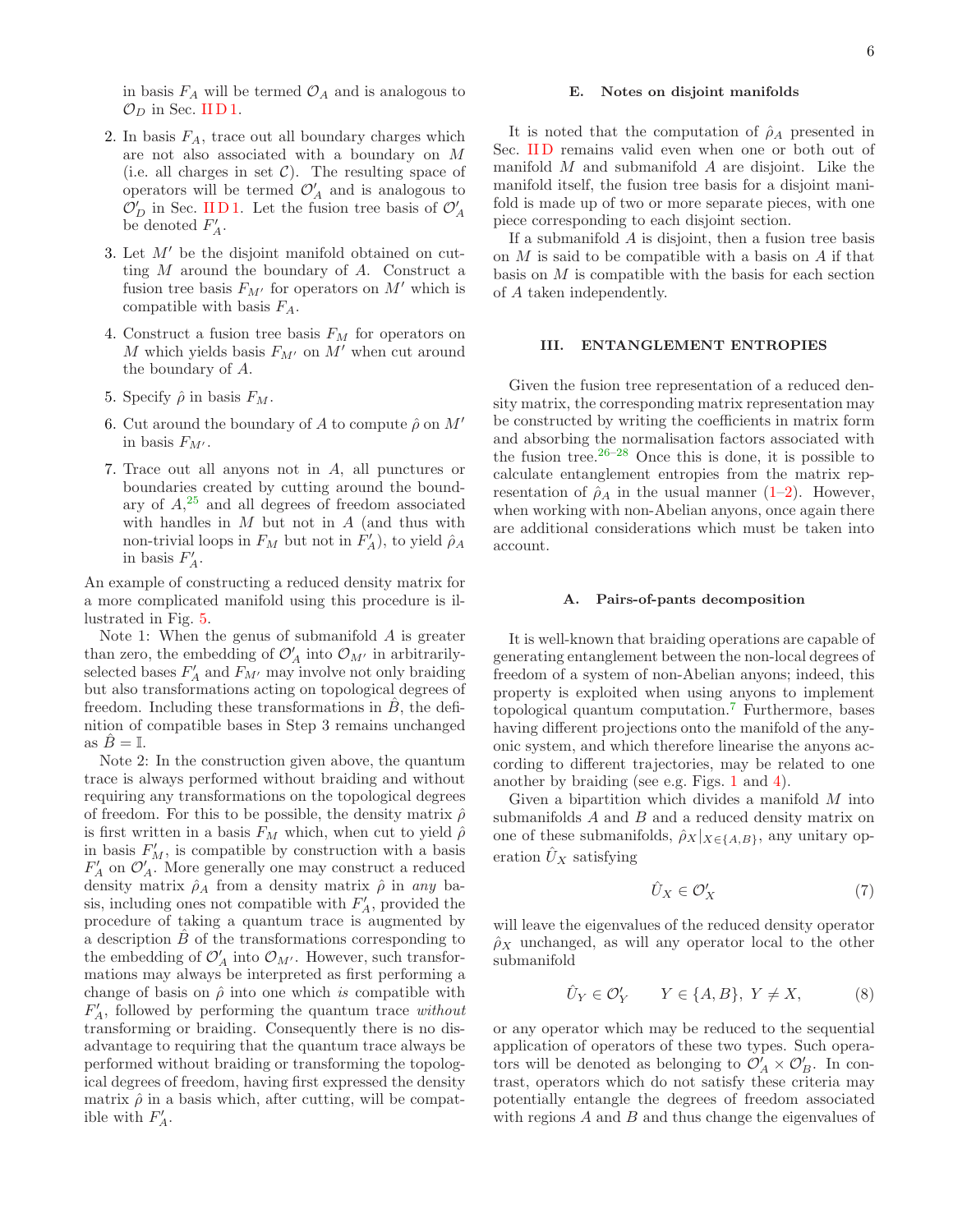

<span id="page-6-0"></span>FIG. 6. (i) Fusion tree basis for a chain of six Ising anyons on the disc with trivial boundary charge. Note the ordering of anyons on the fusion tree. Fusion products  $a_1$  and  $a_2$ may either be the fermion charge  $\psi$  or the trivial charge I. (ii) Braiding operator  $\hat{B}_{34}$  affecting entanglement between regions A and B. Under the action of this braid, basis elements satisfying  $a_1 = a_2$  acquire a phase of  $e^{-\pi i/4}$  whereas those satisfying  $a_1 \neq a_2$  acquire a phase of  $e^{3\pi i/4}$ . This transformation is inherently nonlocal, belonging to neither  $\mathcal{O}'_A$  nor  $\mathcal{O}'_B$ , and so is capable of generating entanglement between regions A and B. (iii) Alternative projection of the fusion tree of diagram (i) onto the disc, differing from that of diagram (i) precisely by the braiding operator of diagram (ii). Note that a density matrix in this basis does not admit the construction of a reduced density matrix on region  $A$  or region  $B$  without first applying an appropriate braiding operator. For example, applying  $(\hat{B}_{34})^{-1}$  to diagram (iii) permits construction of  $\rho_A$ or  $\rho_B$  by recovering the basis of diagram (i). It is, however, compatible with the construction of a reduced density matrix for region  $C$  or region  $D$  as shown in diagram (iv).

 $\hat{\rho}_X$ . A simple example of such an operation is given in Fig. [6.](#page-6-0)

Now let  $P_{1A}$  and  $P_{1B}$  be pairs-of-pants decompositions of submanifolds  $A$  and  $B$ , and let  $P_1$  be a decomposition of M comprising the union of  $P_{1A}$  and  $P_{1B}$ . If  $P_2$  is a second such decomposition comprising the union of  $P_{2A}$  and  $P_{2B}$  for the same submanifolds A and B, then because the boundary between submanifolds  $A$  and  $B$  remains unchanged, the operator  $\tilde{B}$  mapping between these two bases necessarily admits a decomposition

$$
\hat{B} = \hat{B}_A \times \hat{B}_B, \qquad \hat{B}_A \in \mathcal{O}_A', \quad \hat{B}_B \in \mathcal{O}_B' \tag{9}
$$

where  $\hat{B}_A$  maps between P<sub>1A</sub> and P<sub>2A</sub>, and  $\hat{B}_B$  maps between  $P_{1B}$  and  $P_{2B}$ [.](#page-8-6)<sup>29</sup>

In Sec. IID it was shown that to compute a reduced density matrix on a general submanifold A, it was first necessary to transform the density matrix into a basis permitting the construction of  $\hat{\rho}_A$ . The pairs-of-pants decomposition P associated with such a basis necessarily comprises the union of decompositions  $\mathrm P_A$  and  $\mathrm P_B$ 

for submanifolds  $A$  and  $B$  respectively, and consequently specification of regions  $A$  and  $B$  suffices to fix the basis up to a unitary transformation in  $\mathcal{O}'_A \times \mathcal{O}'_B$ . A transformation belonging to  $\mathcal{O}'_A \times \mathcal{O}'_B$  may not modify the eigenvalues of the reduced density matrix, and therefore when computing a bipartite entanglement entropy it is unnecessary to give a specific pairs-of-pants decomposition of the manifold.

It does remain necessary, however, to specify the decomposition of manifold M into submanifolds A and B. This is clearly seen in Fig. [6](#page-6-0) where diagrams (i) and (iv) differ by the entanglement-generating operation of Fig.  $6(i)$  $6(i)$  but admit fusion tree bases distinguishable only in terms of their projection onto the manifold. Merely stating that the bipartition separates the anyons into two groups  $\{1,2,4\}$  and  $\{3,5,6\}$  fails to distinguish between these two distinct scenarios with different entanglement entropies.

#### B. Summary of considerations

Systems of non-Abelian anyons admit larger families of entanglement monotones than do systems governed by Abelian statistics. When computing a bipartite entanglement entropy for non-Abelian anyons inhabiting a twodimensional manifold  $M$ , in order to fully specify which entanglement entropy has been computed it is necessary to explicitly specify the bipartitioning of the manifold, not just the separation of the anyonic excitations into two groups. It is not, however, necessary to provide a specific pairs-of-pants decomposition of the manifold.

In contrast, the pairs-of-pants decomposition must be given in order to unambiguously describe a state or operator on a physical system, including the density matrix. This consideration has, in the past, been frequently overlooked for anyon chains as the ordering of the anyons on the fusion tree and the natural ordering of anyons on the manifold (e.g.  $\{1,2,3,4,5,6\}$  in Fig. [6\)](#page-6-0) are assumed to coincide. The mapping between the fusion tree and the pairs-of-pants decomposition of the manifold attains greater significance in systems which are not quasi-onedimensional, and in contexts which force a choice of basis that does not correspond to the natural ordering of the chain. An example of this is the construction of a reduced density matrix suitable for computing bipartite entanglement entropies between regions  $A$  and  $B$  in Fig.  $6(i)$  $6(i)$ .

# IV. DISCUSSION

The study of entanglement entropies in topologically ordered systems is [c](#page-8-7)urrently a hot topic $30-42$  with a major focus being the calculation of the topological entanglement entrop[y](#page-8-8)<sup>43</sup> as an aid to the classification of different topologically ordered phases of matter. Fortunately this quantity depends only upon the topology of the manifold and the nature of the anyon model describing the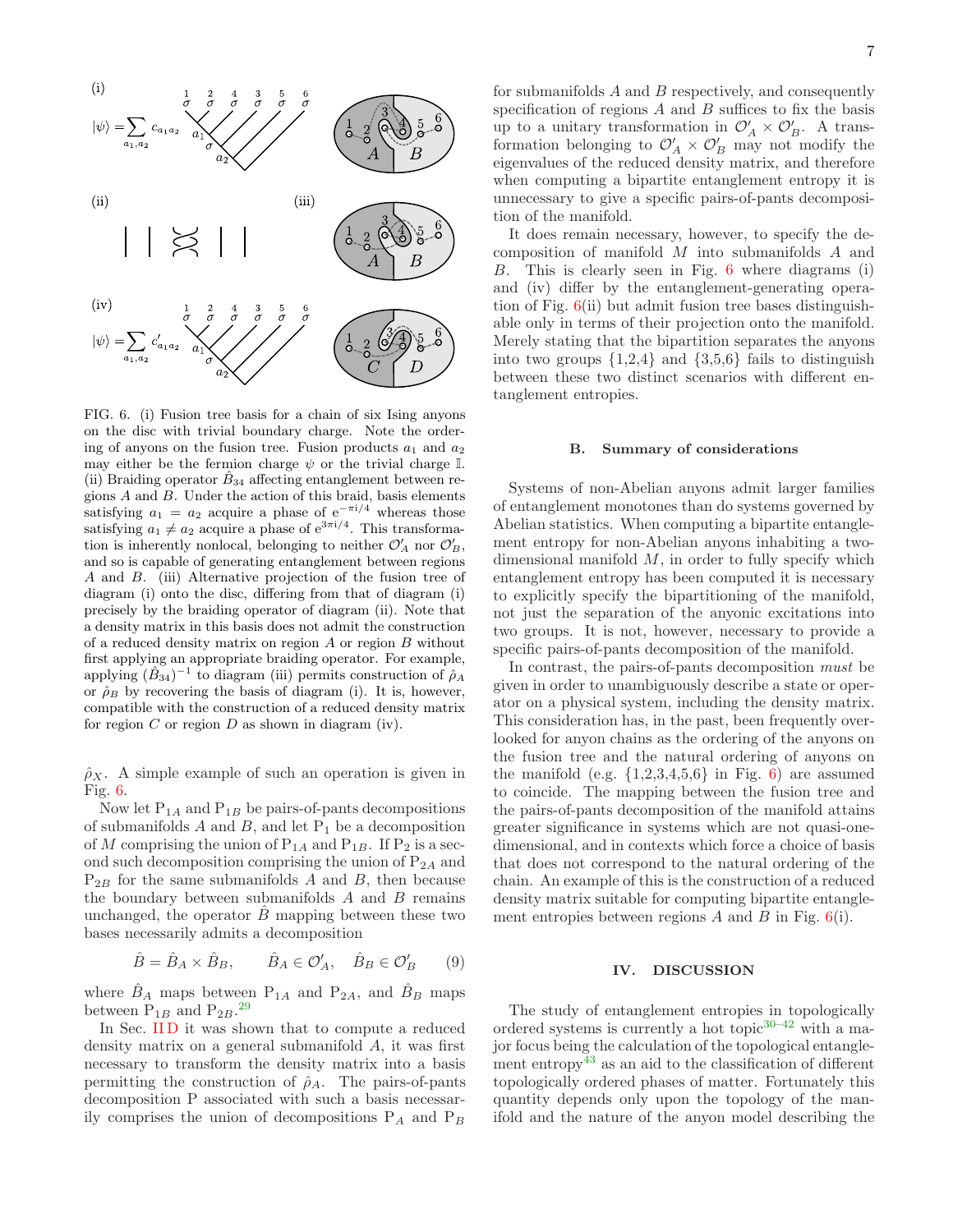

<span id="page-7-7"></span>FIG. 7. The prescription given in Sec. [II D](#page-2-2) permits calculation of entanglement entropies between the centre and edge of a chain of anyons even when anyons in one region are not contiguous on the fusion tree. This is essential when working with disjoint submanifolds, as in diagram (i), and may also simplify the calculation of entanglement entropies for central regions when employing a naturally-ordered fusion tree basis on the chain, as shown in diagram (ii).

quasiparticle excitations, and thus even in studies of non-Abelian anyons (e.g. Ref. [42](#page-8-9)) its calculation is unaffected by the considerations raised in the present discussion. As interest increases in the condensed matter physics of anyonic systems, however, attention will turn to the behaviours of the entanglement monotones themselves, and it is vital that these quantities be well-defined if successful study is to be made of entanglement in systems of non-Abelian anyons.

Previous work on [t](#page-8-1)he subject<sup>22</sup> has concentrated on defining entanglement entropy with respect to bipartitions on an abstract fusion tree, separating the anyons into two groups (denoted  $A$  and  $B$ ) without attention to the manifold, and requiring that the anyons from both groups be contiguous on that tree. For the study of real physical systems, this definition is insufficient as the relationship of the physical system to the fusion tree is ambiguous, resulting in bipartite entanglement entropies which are not well-defined. To resolve this ambiguity it is necessary to specify the bipartition of the system in terms of the manifold rather than simply grouping the anyons on the fusion tree.

Furthermore, it has proved possible to relax the requirement that anyons from both regions  $A$  and  $B$  be contiguous on the fusion tree. The most stringent requirements of contiguousness arise when a contiguous manifold  $M$  is divided into two contiguous submanifolds A and B. Even then, in order to permit construction of bipartite entanglement entropies it suffices that the anyons inhabiting at least one of these two regions (but not necessarily both) be consecutive in the fusion tree on M. If constructing the reduced density matrix on submanifold A, then relaxing the requirement that anyons in submanifold B be consecutive in the fusion tree basis of M leads to a construction for bipartite entanglement entropies not considered in Ref. [22](#page-8-1). This construction is essential for computing entanglement entropies where one submanifold is made up of two disjoint parts as shown in Fig. [7\(](#page-7-7)i), and may also be convenient when comparing entanglement between the centre and ends of a chain as shown in Fig.  $7(ii)$  $7(ii)$ .

It is also interesting to compare the current work with that of Kato et  $al.$ <sup>42</sup> in which entanglement entropies for non-Abelian anyonic systems are computed by embedding these systems into the Hilbert space of a spin system (see also Ref. [23\)](#page-8-2). In choosing a basis in which to perform this embedding, and in maintaining a notion of locality during the mapping from the manifold to the spin system, the embedding process and bipartition on the spin system may be understood to implicitly define submanifolds  $A$  and  $B$  on the original manifold (up to the equivalence class of deformations which are trivial when expressed in the fusion tree basis). Consequently the work of these authors is entirely consistent with, and may be understood in terms of, the framework presented herein.

Finally, it is noted that the considerations raised in the present paper are unique to non-Abelian anyons. When applied to systems of fermions, bosons, or Abelian anyons, the definitions presented above always reduce to the usual definitions of entanglement entropies for these systems.

The author thanks the Ontario Ministry of Research and Innovation Early Researcher Awards for financial support. Research at Perimeter Institute is supported by the Government of Canada through Industry Canada and by the Province of Ontario through the Ministry of Research and Innovation.

- ∗ [rpfeifer@perimeterinstitute.ca](mailto:rpfeifer@perimeterinstitute.ca) 1
- <span id="page-7-1"></span><span id="page-7-0"></span>J. S. Bell, Physics 1, 195 (1964).
- <span id="page-7-2"></span>
- $^2$  A. Steane, [Rep. Prog. Phys.](http://stacks.iop.org/0034-4885/61/i=2/a=002)  $61$ , 117 (1998).<br><sup>3</sup> C. H. Bennett and D. P. H. Bennett and D. P. DiVincenzo, Nature 404[, 247 \(2000\).](http://dx.doi.org/10.1038/35005001)
- <sup>4</sup> T. D. Ladd, F. Jelezko, R. Laflamme, Y. Nakamura, C. Monroe, and J. L. O'Brien, Nature 464[, 45 \(2010\).](http://dx.doi.org/10.1038/nature08812)
- <span id="page-7-3"></span><sup>5</sup> A. Y. Kitaev, [Ann. Phys.](http://www.sciencedirect.com/science/article/B6WB1-47HJX86-1/2/45c94ccbbe3ebdfc944a7aa4ac9c932f) 303, 2 (2003).
- 6 J. Preskill, ["Lecture notes on quantum computation,"](http://theory.caltech.edu/~preskill/ph219/) (2004).
- <span id="page-7-6"></span><sup>7</sup> C. Nayak, S. H. Simon, A. Stern, M. Freedman, and S. Das Sarma, [Rev. Mod. Phys.](http://dx.doi.org/ 10.1103/RevModPhys.80.1083) 80, 1083 (2008).
- <span id="page-7-4"></span><sup>8</sup> N. Read and E. Rezayi, Phys. Rev. B 59[, 8084 \(1999\).](http://dx.doi.org/10.1103/PhysRevB.59.8084)
- 9 J. S. Xia, W. Pan, C. L. Vicente, E. D. Adams, N. S. Sullivan, H. L. Stormer, D. C. Tsui, L. N. Pfeiffer, K. W. Baldwin, and K. W. West, [Phys. Rev. Lett.](http://dx.doi.org/ 10.1103/PhysRevLett.93.176809) 93, 176809 (2004).
- <sup>10</sup> W. Pan, J. S. Xia, H. L. Stormer, D. C. Tsui, C. Vicente, E. D. Adams, N. S. Sullivan, L. N. Pfeiffer, K. W. Baldwin, and K. W. West, Phys. Rev. B 77[, 075307 \(2008\).](http://dx.doi.org/10.1103/PhysRevB.77.075307)
- $^{11}\,$  A. Kumar, G. A. Csáthy, M. J. Manfra, L. N. Pfeiffer, and K. W. West, [Phys. Rev. Lett.](http://dx.doi.org/ 10.1103/PhysRevLett.105.246808) 105, 246808 (2010).
- <sup>12</sup> A. Stern, Nature 464[, 187 \(2010\).](http://dx.doi.org/10.1038/nature08915)
- <sup>13</sup> S. An, P. Jiang, H. Choi, W. Kang, S. H. Simon, L. N. Pfeiffer, K. W. West, and K. W. Baldwin, [arXiv:1112.3400v1 \[cond-mat.mes-hall\] \(2011\).](http://arxiv.org/abs/1112.3400v1)
- <span id="page-7-5"></span><sup>14</sup> C. H. Bennett, D. P. DiVincenzo, J. A. Smolin, and W. K.